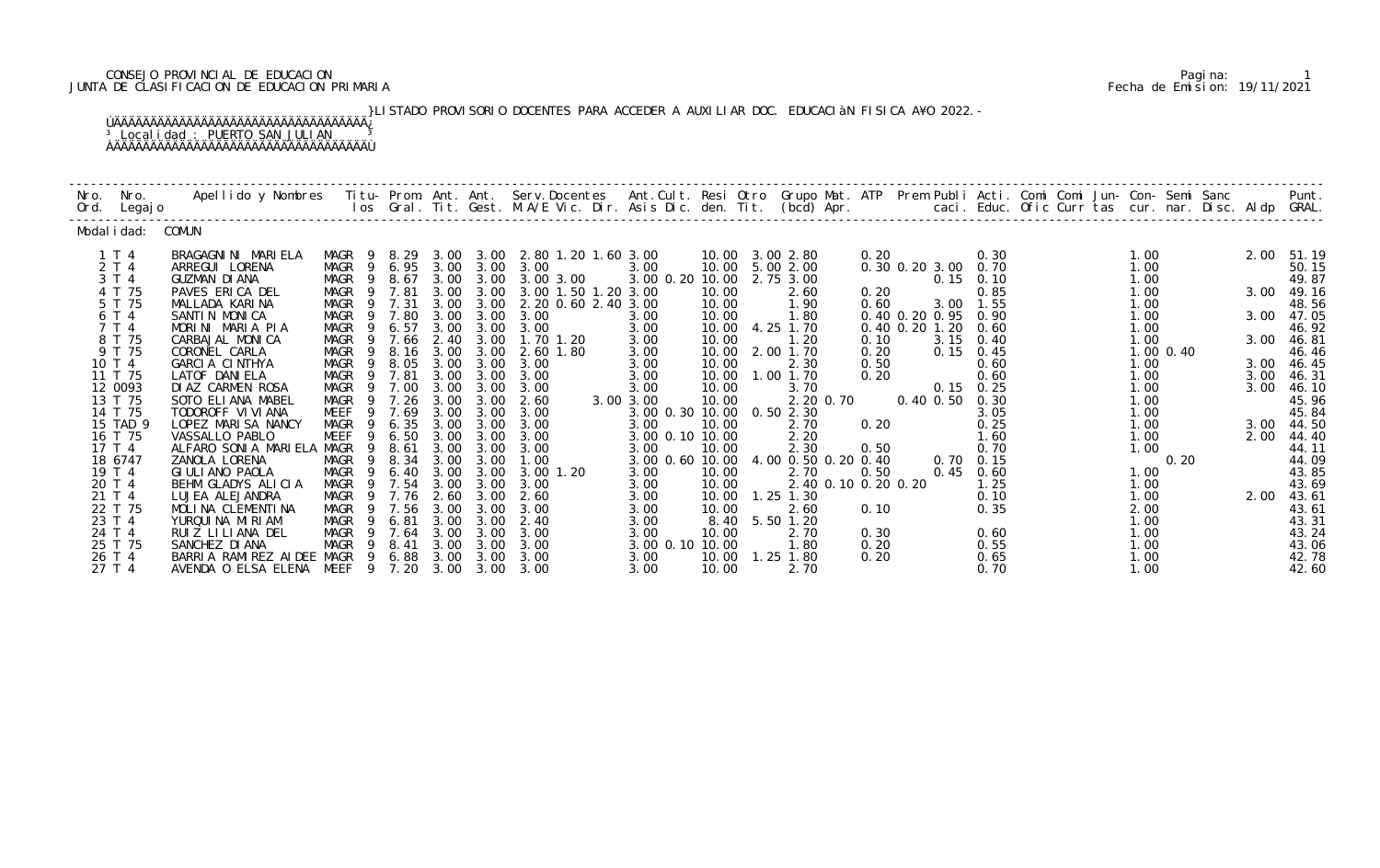# 2 CONSEJO PROVINCIAL DE EDUCACION<br>JUNTA DE CLASIFICACION DE EDUCACION PRIMARIA PERIMARIA PERIMARIA PERIMARIA PERIMARIA PERIMARIA PERIMARIA PARA JUNTA DE CLASIFICACION DE EDUCACION PRIMARIA Fecha de Emision: 19/11/2021

<sup>3</sup> Localidad : PUERTO SAN JULIAN <sup>3</sup> ÀÄÄÄÄÄÄÄÄÄÄÄÄÄÄÄÄÄÄÄÄÄÄÄÄÄÄÄÄÄÄÄÄÄÄÄÙ

# }LISTADO PROVISORIO DOCENTES PARA ACCEDER A AUXILIAR DOC. EDUCACIàN FISICA A¥O 2022.- ÚÄÄÄÄÄÄÄÄÄÄÄÄÄÄÄÄÄÄÄÄÄÄÄÄÄÄÄÄÄÄÄÄÄÄÄ¿

| Nro.<br>Nro.<br>Ord. Legajo   | Apellido y Nombres - Titu- Prom. Ant. Ant. Serv.Docentes - Ant.Cult. Resi Otro Grupo Mat. ATP Prem Publi Acti. Comi Comi Jun- Con- Semi Sanc - - Punt.<br>Ios Gral. Tit. Gest. M.A/E Vic. Dir. Asis Dic. den. Tit. (bcd) Apr. - - |                                                    |                                         |                      |                      |                      |                      |                         |      |                                    |                |                       |                      |  |      |                         |
|-------------------------------|-----------------------------------------------------------------------------------------------------------------------------------------------------------------------------------------------------------------------------------|----------------------------------------------------|-----------------------------------------|----------------------|----------------------|----------------------|----------------------|-------------------------|------|------------------------------------|----------------|-----------------------|----------------------|--|------|-------------------------|
| 28 T 75<br>29 TAD 9           | MOYA CECILIA FABIANA MAGR 9 6.90 3.00 3.00 3.00<br>GONZALEZ HUGO                                                                                                                                                                  |                                                    | MAGR 9 6.38 3.00                        |                      | 3.00                 | 3.00                 | 3.00<br>1.85         | 10.00<br>10.00          |      | 2.70                               | 2.80 0.10      | 0.70<br>0.40          | 1.00<br>1.00         |  |      | 42.50<br>2.00 42.33     |
| 30 0604<br>31 T 75<br>32 T 75 | GLEADELL DANIELA<br>ARELLANO PAULA<br>BEZMALINOVIC EDUARDO MEEF 9 7.30                                                                                                                                                            | <b>MEEF</b>                                        | MAGR 9 8.16 3.00<br>9 7.11              | 3.00<br>3.00         | 3.00<br>3.00<br>3.00 | 3.00<br>2.40<br>3.00 | 3.00<br>2.20<br>3.00 | 10.00<br>10.00          |      | 10.00 3.00 1.20<br>1.60            | 2.40 0.50 0.10 | 0.20<br>1.05          | 1.00<br>1.00         |  |      | 42.16<br>42.11<br>41.95 |
| 33 T 4<br>34 T 4<br>35 T 75   | FRACASSO LAURA MARIA MAGR<br>VAN BELLINGEN MARIA<br>GAGGIOLI BETIANA                                                                                                                                                              | - 9<br>MEEF                                        | 8.00<br>9 7.42<br>MAGR 9 7.34 3.00      | 3.00<br>3.00         | 3.00<br>3.00<br>3.00 | 2.80<br>3.00<br>3.00 | 2.90<br>3.00<br>3.00 | 10.00<br>10.00          |      | 1.40<br>9.80 0.50 1.90<br>1.70     | 0.30<br>0.10   | 0.45<br>0.40          | 1.00<br>1.00<br>1.00 |  |      | 41.85<br>41.62<br>41.54 |
| 36 8567<br>37 T 75            | OCHOA MARTA ALICIA<br>PAREDES LAURA                                                                                                                                                                                               | MAGR<br>MAGR 9                                     | 9 7.08<br>7.97                          | 2.60<br>2.00         | 3.00<br>2.50         | 2.00                 | 2.80<br>2.50         | 7.70<br>10.00           | 9.00 | 1.00                               | 0.10           | $0.20$ $0.15$<br>0.45 | 1.00                 |  | 3.00 | 41.53<br>41.52          |
| 38 T 4<br>39 T 75<br>40 T 4   | YURQUI NA GLADYS<br>ANDRADE GALINDO<br>HARO SUSANA CAROLINA MEEF                                                                                                                                                                  | MAGR<br>MAGR                                       | 9 7.09<br>9 6.97<br>9 6.91              | 2.80<br>3.00<br>3.00 | 3.00<br>3.00<br>3.00 | 2.60<br>3.00<br>2.60 | 3.00<br>3.00<br>3.00 | 9.10<br>10.00<br>10.00  |      | 1.25 1.30 1.00 0.10<br>1.30        | 1.80 0.20 0.10 | 0.25<br>0.35<br>1.40  | 1.00<br>1.00<br>1.00 |  |      | 41.49<br>41.42<br>41.21 |
| 41 6671<br>42 T 75<br>43 T 75 | PEDERNERA NATALIA V MEEF<br>MALLIA MARISA ANALIA MAGR<br>GARCIA PATRICIA                                                                                                                                                          | MAGR                                               | 9 6.78<br>9 7.71<br>9 6.70              | 3.00<br>3.00<br>3.00 | 3.00<br>3.00<br>3.00 | 2.80<br>2.80<br>3.00 | 3.00<br>3.00<br>3.00 | 10.00<br>10.00<br>9.80  |      | 1.00 1.40<br>1.40<br>2.40          |                | 1.05<br>0.10<br>0.10  | 1.00<br>1.00         |  |      | 41.03<br>41.01<br>41.00 |
| 44 T 4<br>45 9569             | PI AZZA LUI S ESTEBAN<br>ANEZ, MAR A LAURA                                                                                                                                                                                        | MAGR<br>MEEF<br>9                                  | 9 8.00<br>8.57                          | 2.80<br>2.00         | 3.00<br>2.50         | 2.40<br>2.10         | 3.00<br>2.30         | 10.00                   |      | 10.00  0.50  1.20<br>1.00          |                | 0.05<br>0.35          | 1.00                 |  | 3.00 | 40.95<br>40.82          |
| 46 T 4<br>47 TAD 9<br>48 T 4  | VERA ALEJANDRA<br>ROJAS MIRTA CRISTINA MAGR<br>ALVARENGA RAMON                                                                                                                                                                    | MAGR<br>$\overline{9}$<br>-9<br>MAGR 9             | 7.56<br>6.24<br>$6.16$ $3.00$           | 2.40<br>3.00         | 2.75<br>3.00<br>3.00 | 2.40<br>3.00<br>3.00 | 3.00<br>3.00<br>3.00 | 10.00<br>9.10<br>9.10   |      | $1.00$ $1.20$<br>2.10 1.00<br>2.90 |                | 0.25<br>0.10<br>0.10  | 1.00<br>1.00<br>1.00 |  |      | 40.56<br>40.54<br>40.26 |
| 49 T 4<br>50 7936             | FIGUEROA MARIA<br>SILVA RAMONA SOLEDAD MAGR                                                                                                                                                                                       | MAGR<br>-9<br>- 9                                  | 8.85<br>6.73                            | 2.80<br>3.00         | 3.00<br>3.00         | 2.80<br>2.60         | 0.85<br>0.45         | 10.00<br>9.10           |      | 1.40<br>3.00                       |                | 0.35<br>0.25          | 1.00                 |  | 2.00 | 40.05<br>39.13          |
| 51 0626<br>52 T 4<br>53 6429  | MORANO DORIANA<br>PAREDES MARIO<br>CASTRO CRISTIAN                                                                                                                                                                                | MAGR<br>- 9<br>MAGR<br>$\overline{9}$<br>MEEF<br>9 | 8.47<br>8.28<br>7.54                    | 3.00<br>2.20<br>3.00 | 3.00<br>2.75<br>3.00 | 1.60<br>2.20<br>1.00 | 2.40<br>1.80<br>3.00 | 10.00<br>10.00<br>10.00 |      | 0.80<br>1.10<br>0.50               | 0.10<br>0.10   | 0.35<br>0.05<br>1.10  | 1.00                 |  |      | 38.72<br>38.48<br>38.14 |
| 54 5580<br>55 8175<br>56 T 4  | ARREGUI ANA PAULA<br><b>VERDEJOS ROXANA</b><br>MARCUCCI NATALIA                                                                                                                                                                   | MEEF<br>9<br>MAGR                                  | 6.84<br>9 8.54 2.60 3.00<br>MAGR 9 8.79 | 3.00                 | 3.00<br>1.80 2.50    | 1.00<br>0.80<br>1.40 | 3.00<br>3.00<br>1.75 | 10.00<br>10.00<br>10.00 |      | 0.50<br>0.40<br>0.70               | 0.10           | 1.30<br>0.20          | 1.00                 |  |      | 37.64<br>37.34<br>37.24 |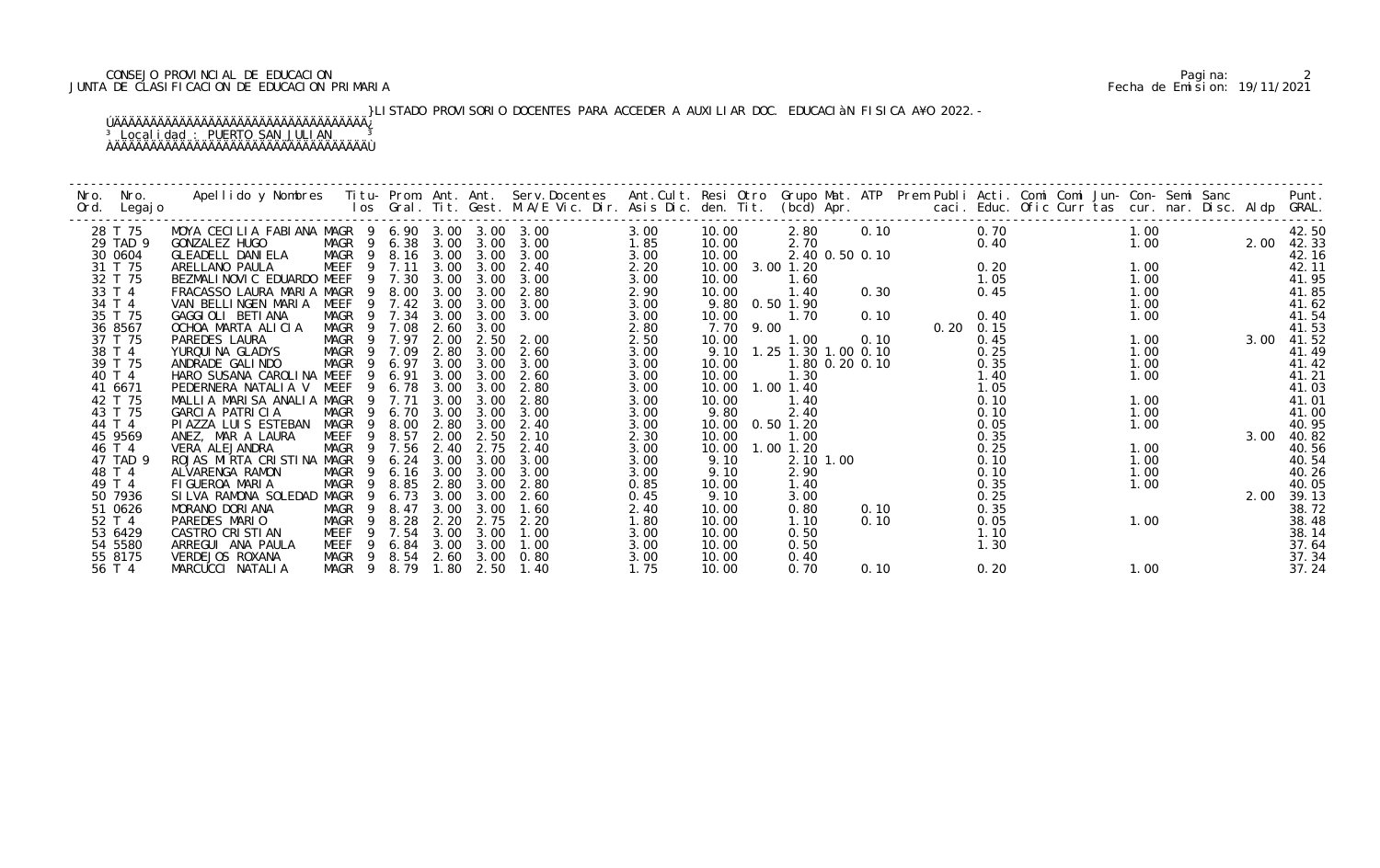# CONSEJO PROVINCIAL DE EDUCACION PROVINCIAL DE EDUCACION POSTADO PROVINCIAL DE EDUCACION PRIMARIA CONSEJO PROVI<br>JUNTA DE CLASIFICACION DE EDUCACION PRIMARIA Fecha de Emision: 19/11/2021 JUNTA DE CLASIFICACION DE EDUCACION PRIMARIA Fecha de Emision: 19/11/2021

 }LISTADO PROVISORIO DOCENTES PARA ACCEDER A AUXILIAR DOC. EDUCACIàN FISICA A¥O 2022.- ÚÄÄÄÄÄÄÄÄÄÄÄÄÄÄÄÄÄÄÄÄÄÄÄÄÄÄÄÄÄÄÄÄÄÄÄ¿ <sup>3</sup> Localidad : PUERTO SAN JULIAN <sup>3</sup> ÀÄÄÄÄÄÄÄÄÄÄÄÄÄÄÄÄÄÄÄÄÄÄÄÄÄÄÄÄÄÄÄÄÄÄÄÙ

| Nro. Nro.<br>Ord. Legajo        | Apellido y Nombres Titu- Prom. Ant. Ant. Serv.Docentes Ant.Cult. Resi Otro Grupo Mat. ATP Prem Publi Acti. Comi Comi Jun- Con- Semi Sanc Punt.<br>Ios Gral. Tit. Gest. M.A/E Vic. Dir. Asis Dic. den. Tit. (bcd) Apr. |                                                                 |                |              |                   |                                                                                                                                                                                                                                        |                            |                        |                                                                                                                                                                                                                                                                                                                                       |      |      |                      |  |  |  |      |                                  |
|---------------------------------|-----------------------------------------------------------------------------------------------------------------------------------------------------------------------------------------------------------------------|-----------------------------------------------------------------|----------------|--------------|-------------------|----------------------------------------------------------------------------------------------------------------------------------------------------------------------------------------------------------------------------------------|----------------------------|------------------------|---------------------------------------------------------------------------------------------------------------------------------------------------------------------------------------------------------------------------------------------------------------------------------------------------------------------------------------|------|------|----------------------|--|--|--|------|----------------------------------|
| 57 9731<br>58 9678<br>59 0374   | VERONESE EZEQUI EL<br>CORDOBA MARIA<br>PIOVANO NATALIA                                                                                                                                                                |                                                                 |                |              |                   | MEEF 9 8.29 2.00 2.50 1.60 1.00 10.00 1.25<br>MEGR 9 7.43 2.80 2.00 3.00 2.80 10.00 1.25<br>MAGR 9 8.94 3.00 1.00 3.00 3.00 2.80 10.00 1.25<br>MAGR 9 9.22 1.60 2.00 1.00 3.00 2.80 10.00 1.25<br>MAGR 9 7.35 1.60 2.00 1.60 2.70 10.0 |                            |                        | $\begin{array}{ccccccccc} 0.80 & & & & & & & 2.0 \\ 0.80 & & & & & & & 2.0 \\ 1.25 & & & & & & 0.20 & & 2.0 \\ 1.25 & & & & & 0.05 & & & 3.0 \\ 1.00 & 1.80 & & & & 0.15 & & 3.0 \\ 0.50 & & & & & 0.15 & & 3.0 \\ 0.80 & & & & 0.20 & & 0.20 & & 1.00 \\ 0.70 & & & & & 0.05 & & 1.00 & & & 3.0 \\ 0.30 & & & & & & 0.99 & & & 3 & $ |      |      |                      |  |  |  | 2.00 | 2.00 37.19<br>37.03<br>36.76     |
| 60 11859<br>61 10156<br>62 T 4  | DIAZ RUIZ MARIA<br>HUECKE CINTHIA<br>BRAVO YOLANDA I TATI                                                                                                                                                             |                                                                 |                |              |                   |                                                                                                                                                                                                                                        |                            |                        |                                                                                                                                                                                                                                                                                                                                       |      |      |                      |  |  |  | 3.00 | 36.69<br>36.62<br>36.45          |
| 63 T 4<br>64 8913<br>65 11901   | HERNANDEZ JESSI CA<br>VICTORIA CAROLINA<br>NAVARRO ANDREA                                                                                                                                                             |                                                                 |                |              |                   |                                                                                                                                                                                                                                        |                            |                        | 0.40                                                                                                                                                                                                                                                                                                                                  |      |      | 0.80                 |  |  |  | 3.00 | 35.93<br>35.64<br>35.39          |
| 66 9266<br>67 5020              | LANESAN ELISEO<br>MI RANDA KARI NA                                                                                                                                                                                    | MAGR <sub>9</sub>                                               | 6.70           |              |                   |                                                                                                                                                                                                                                        |                            | 10.00                  | 0.60                                                                                                                                                                                                                                                                                                                                  | 0.10 |      | 0.10                 |  |  |  |      | 35.11<br>34.90                   |
| 68 9220<br>69 9111<br>70 0489   | VELAZQUEZ DANI ELA<br>CACERES MYRIAM<br>HILL BARBARA JANET                                                                                                                                                            | MEEF <sub>9</sub><br>MAGR <sub>9</sub><br>MEEF 9 7.36 3.00 3.00 | 8.17           |              |                   | 2. 20 3. 00<br>2. 20 2. 75 0. 60<br>3. 00 3. 00 3. 00<br>3. 00 3. 00<br>40 2. 50 0. 70<br>60 2. 00 1. 60<br>6.61 3.00 3.00 3.00                                                                                                        |                            | 10.00<br>7.70<br>10.00 | 0.30<br>2.30                                                                                                                                                                                                                                                                                                                          | 0.10 |      | 0.25<br>0.10<br>0.15 |  |  |  |      | 34.82<br>34.81<br>34.81          |
| 71 8696<br>72 10280<br>73 9957  | CONSTANTE MARIA<br>FERREYRA DANI ELA<br>ALDER SCHIAFFINO                                                                                                                                                              | MEEF 9 7.60 2.40 2.50 0.70<br>MEEF 9 7.71<br>MAGR 9             | 8.58           | 1.60<br>1.80 | 2.00<br>2.25      |                                                                                                                                                                                                                                        | 1.55<br>2. 20 0. 30 10. 00 | 10.00<br>10.00         | 0.50<br>$\begin{array}{ccc}\n & 1.20 \\  & 2.00 & 0.20 \\  & 0.30 & 0.30\n\end{array}$                                                                                                                                                                                                                                                |      |      | 0.10<br>0.30         |  |  |  |      | 34.50<br>34.46<br>34.13          |
| 74 8831<br>75 11288<br>76 10164 | GALARZA ARIEL HERNAN MAGR 9 6.33 3.00 3.00 2.40<br>ALBACETE LORENA<br>MANZANEDA VACA MARA                                                                                                                             | MEEF<br>MAGR<br>- 9                                             | 9 7.09<br>6.78 | 1.20<br>1.60 | 1.50              | $2.40$<br>$30$<br>$-00$<br>$0.40$<br>$-60$<br>$-60$<br>$1.50$<br>$1.7$<br>2.00 0.40                                                                                                                                                    |                            | 8.40<br>10.00<br>10.00 |                                                                                                                                                                                                                                                                                                                                       |      |      | 0.05<br>0.10<br>0.05 |  |  |  |      | 33.63<br>33.39                   |
| 77 10538<br>78 9027<br>79 9822  | SANDOBAL ADRIANA<br>GALARZA ALEJANRO<br>GALLARDO GRACI ELA                                                                                                                                                            | MAGR 9<br>MAGR 9<br>MAGR <sub>9</sub>                           | 8.45<br>6.11   | 1.00         | 1.25<br>3.00 2.75 | 2.00                                                                                                                                                                                                                                   | 0.45<br>2.00               | 10.00<br>7.70<br>7.00  | 1.00<br>0.40                                                                                                                                                                                                                                                                                                                          |      |      | 0.05<br>0.10<br>0.35 |  |  |  |      | 33.23<br>32.30<br>32.11          |
| 80 11609<br>81 9240<br>82 12441 | GODOY JEREZ TANIA<br>GAVALDA MARIA<br>CASTELLI GRACI ELA                                                                                                                                                              | MAGR <sub>9</sub><br>MAGR <sub>9</sub><br>MAGR 9 7.33           | 7.70<br>8.37   | 2.20         |                   | 2.75 0.40<br>0.40 0.50 0.20                                                                                                                                                                                                            | 1.25<br>0.25               | 10.00<br>8.40<br>10.00 | 0.30<br>0.10                                                                                                                                                                                                                                                                                                                          | 0.10 | 0.60 | 0.05                 |  |  |  | 2.00 | 31.80<br>31.20<br>31.17<br>30.38 |
| 83 10223<br>84 12182<br>85 9807 | ARCHI LLA MARI ELA<br>PI LQUI L BRENDA<br>DI BONA MARIA                                                                                                                                                               | MAGR 9 7.32<br>MAGR 9 7.36 0.60 0.75 0.30<br>MAGR 9 8.14        |                |              | 2.00 2.50         | 1.60 2.00 0.90<br>1. 05<br>1. 75                                                                                                                                                                                                       | 0.75                       | 7.70<br>10.00<br>7.00  | 0.40<br>0.10                                                                                                                                                                                                                                                                                                                          |      |      |                      |  |  |  |      | 29.97<br>29.86<br>29.39          |